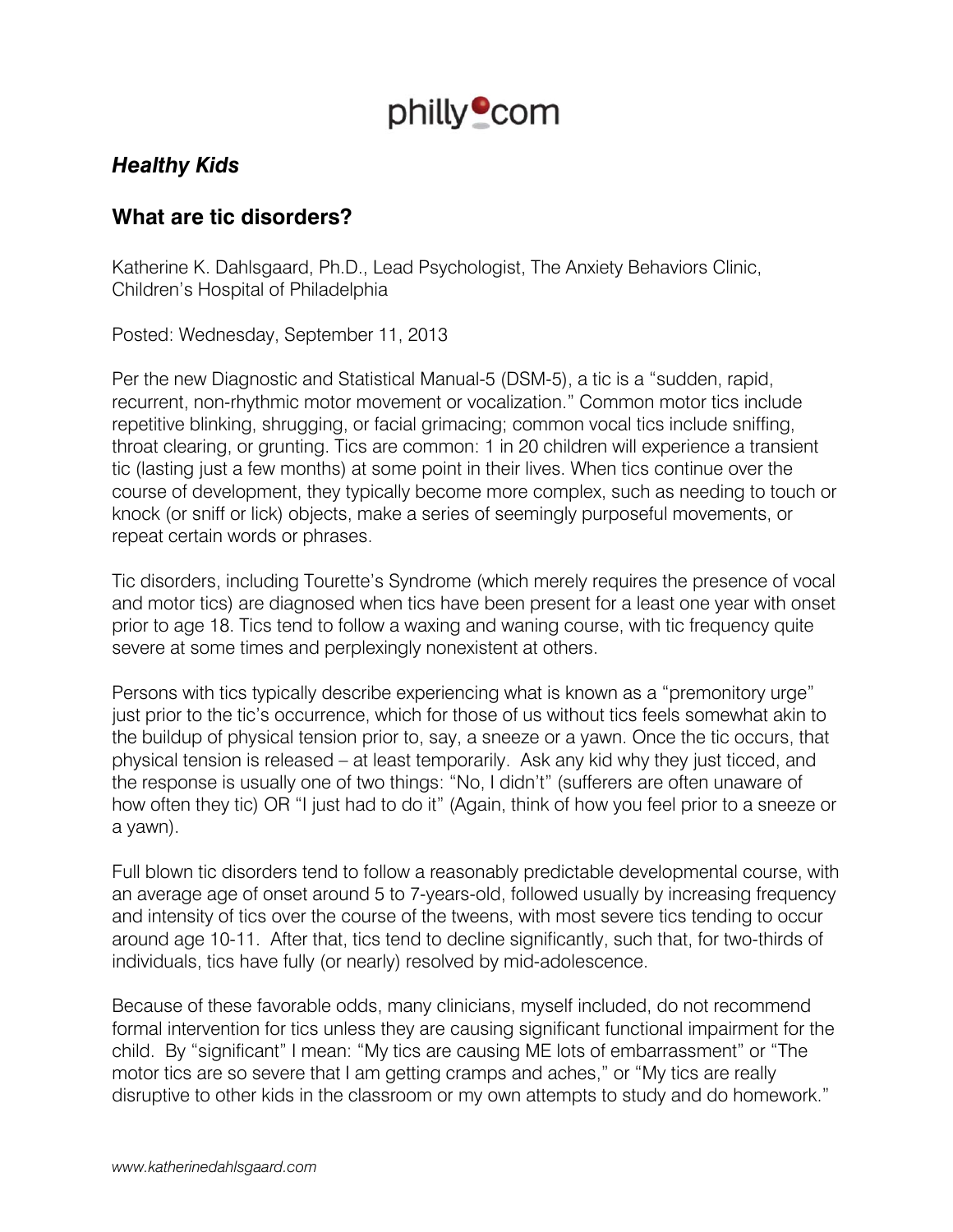Mostly what I hear parents say is some version of "Make them stop! We're so afraid he'll be teased!" only to have their child tell me "My tics don't really bother me, and only a few kids have asked me about them." In those cases, I don't recommend treatment, other than some psychoeducation for the family about not paying too much attention to the tics unless they grow worse.

If, however, tics are severe enough and the child is motivated for treatment, the recommended evidence based therapy is Habit Reversal Training (HRT), a behavioral therapy that consists of two main components: 1) Daily monitoring of a tic until the child can identify the premonitory urge that precedes it, and 2) Repeated practice at performing a Competing Response (CR), another action – such as deep breathing for a vocal tic – that is less noticeable than the tic itself. Via repeated use of the CR, the premonitory urge – and hence the tic – fades. Some medications are also used to treat tics and associated symptoms if they are severe/debilitating.

### **Online:**

To families, I ALWAYS recommend the website maintained by the national Tourette Syndrome Association, a non-profit membership organization that offers great information, resources and referrals to help sufferers and their families cope with the problems that can accompany tic disorders. The organization also funds scientific research on the causes and treatments of tic disorders, as well as develops outreach and education efforts. TSA puts on an excellent biennial conference for researchers, treatment providers, and sufferers; the next one will occur March 20-23 in 2014 in Arlington, VA.

The New Jersey Center for Tourette Syndrome (NJCTS) has a beautiful website that rivals TSA for useful information and advocacy. Great Wednesday webinar series!

### **Video Resources:**

Here's a great, straightforward, and short video that explains the process of Habit Reversal Therapy by Dr. Barbara Coffey, one of the top researchers in this field: https://www.youtube.com/watch?v=gbrUzRtRGTk

### **Support Groups:**

Kids with TS (and their parents) often benefit from meeting others with similar issues. TSA runs local chapters and support groups across the country – below are links to those in Pennsylvania and New Jersey. NJCTS holds family weekend retreats. PA Tourette Syndrome Alliance runs a camp for families near Gettysburg each summer.

http://www.tsa-usa.org/aabout\_tsa/ausachapters.html#pennsylvania http://www.tsa-usa.org/aabout\_tsa/ausachapters.html#newjersey

### **TMI Bonus**: